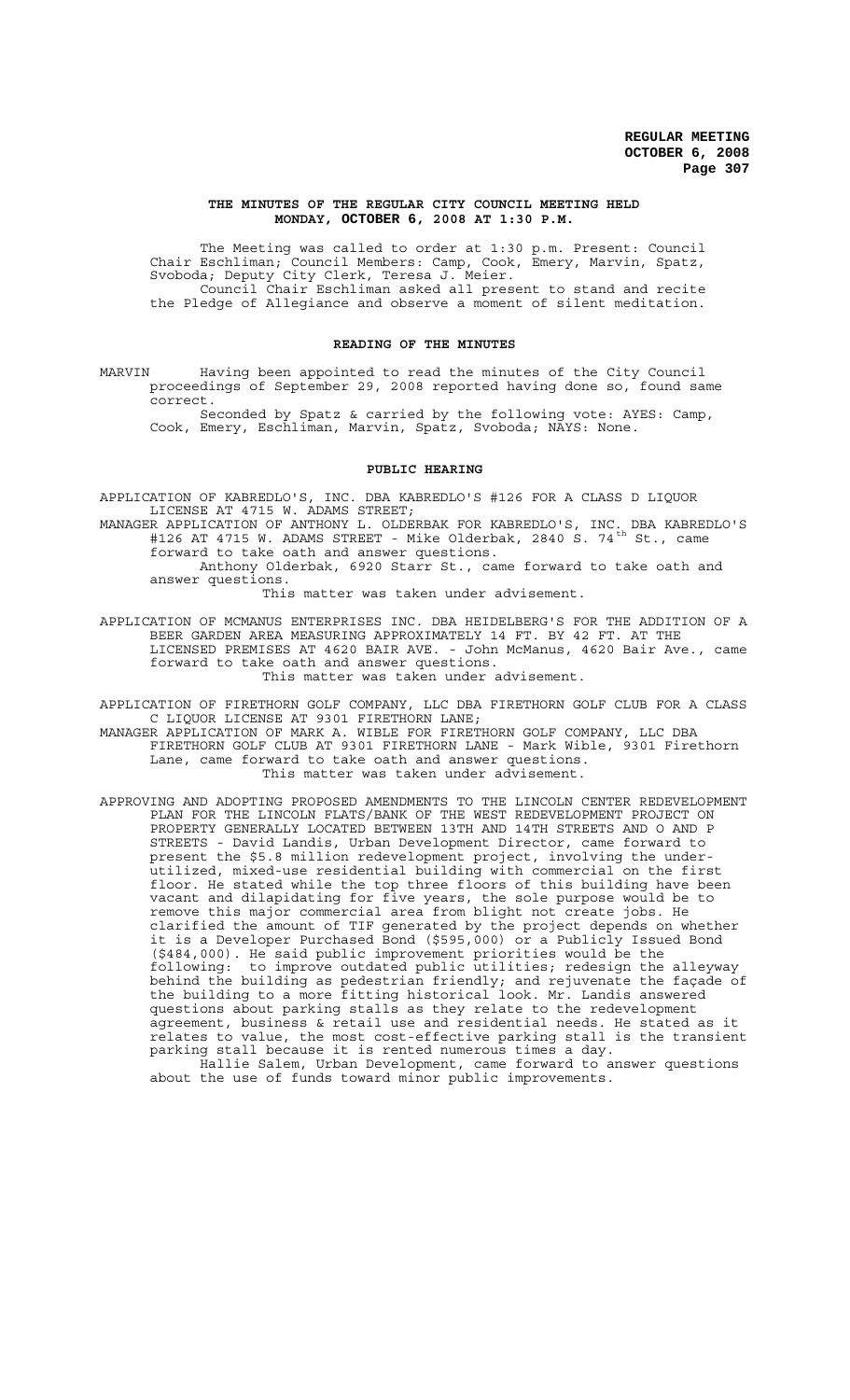> Dana Schmidt, Tallgrass Development, LLC, 1225 L St., came forward to answer questions about the project and the development partnership with Concorde Management & Development who owns the building. He said they are working with Smith-Hayes Financial, preliminarily putting numbers together and pressing for a developer-financed bond. In answer to Council questions he stated there will be 24 one and two-bedroom condo units which will fit the country-wide trend of people moving out of suburbs into downtown areas.

Wilma Hansen-McCoy, Tallgrass Development, LLC, 1225 L St., came forward to answer questions and present a finished drawing of the project. She clarified that residential units will occupy the 2  $^{\rm nd}$ through 5<sup>th</sup> floors.

This matter was taken under advisement.

ASSESSING PUBLIC HEALTH NUISANCE ABATEMENT COSTS ASSOCIATED WITH THE CLEARING OF PUBLIC NUISANCES BY THE HEALTH DEPARTMENT TO THE FOLLOWING BENEFITTED PROPERTIES: 303 S. 25TH ST., 3921 S. 19TH ST., 1416 N. 21ST ST., 245 N. 25TH ST., 1046 CHARLESTON ST., 2904 S. 14TH ST., 1200 S. 16TH ST., 3160 T ST., 1625 S. 11TH ST., 1012 PEACH ST., 3150 N. 61ST ST., 504 N. 24TH ST., 1956 JEFFERSON AVE., 2815 E ST., 1141 CLAREMONT ST., 822 MULDER DR., 1340 N. 50TH ST., 1722 N. 29TH ST., 1121 DRIFTWOOD DR., 3625 MOHAWK ST., 5320 S. BRISTOLWOOD PL., 1000 DRIFTWOOD DR., 504 N. 24TH ST., 1245 N. 21ST ST., 136 N. 14TH ST., 407 S. 1ST ST., 7324 COLFAX AVE., 1529 S. 9TH ST., 2335 S. 39TH ST. - Scott Holmes, Environmental Public Health Division Manager, came forward to answer questions and present the 38 abatement properties whose property owners or tenants did not comply following public and specific notice to abate the conditions. He stated his division deals with 800 garbage complaints each year. He said costs are based on actual disposal of the materials, staff time involved with issuance of notices and inspections.

Marcella Barber, 3921 S. 19 $^{\text{th}}$  St., came forward to express her opinion that aside from the removal of an old appliance she felt 83 plastic bags of kindling were not garbage.

Mr. Holmes came forward to clarify that properties are notified two ways: in person if possible and by letter sent certified & by regular mail. He presented before/after photos of the property which took six pickup loads of wood waste and two days to clean up a serious nuisance situation. In response to Council questions about recovery costs, Mr. Holmes said current department charges have not been updated for two years, but for the most part costs are covered.

Ms. Barber came forward to state she could not afford to pay the \$586.15 bill.

This matter was taken under advisement.

**\*\* END OF PUBLIC HEARING \*\***

# **COUNCIL ACTION**

#### **REPORTS OF CITY OFFICERS**

CLERK'S LETTER AND MAYOR'S APPROVAL OF RESOLUTIONS AND ORDINANCES PASSED BY THE CITY COUNCIL ON SEPTEMBER 22, 2008 - CLERK presented said report which was placed on file in the Office of the City Clerk. **(27-1)**

CLERK'S LETTER AND MAYOR'S APPROVAL OF RESOLUTIONS A-85048 & A-85049 (REQUESTED BY PARKS & RECREATION DEPT.) ADOPTED BY THE CITY COUNCIL ON SEPTEMBER 29, 2008 - CLERK presented said report which was placed on file in the Office of the City Clerk. **(27-1)**

REPORT FROM CITY TREASURER OF CITY CASH ON HAND AT THE CLOSE OF BUSINESS SEPTEMBER 30, 2008 - CLERK presented said report which was placed on file in the Office of the City Clerk. **(5-21)**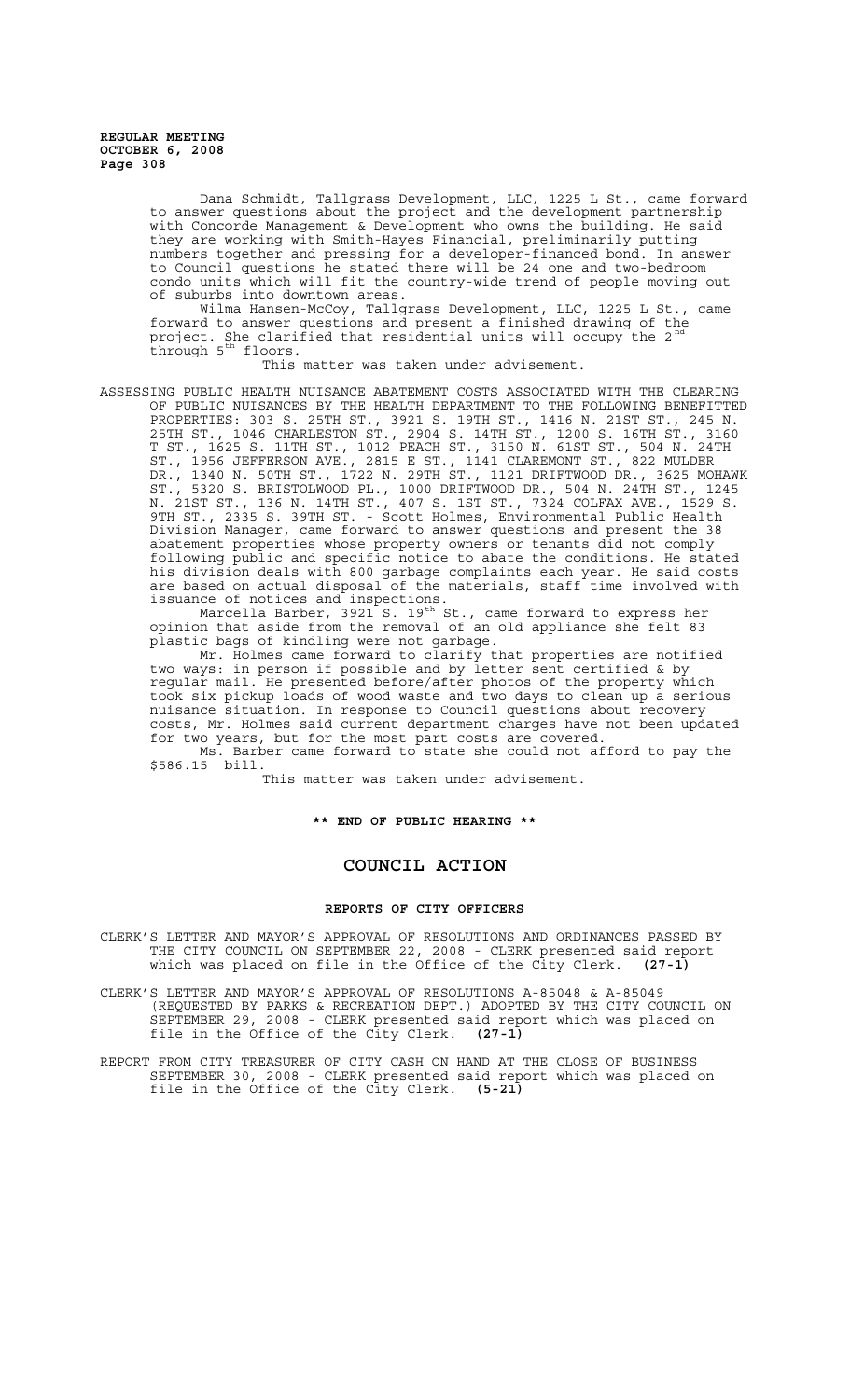#### **PETITIONS & COMMUNICATIONS**

SETTING THE HEARING DATE OF MONDAY, OCTOBER 20, 2008 AT 1:30 P.M. FOR THE APPLICATION OF HERGERT OIL COMPANY DBA SUPER C #5 FOR AN UPGRADE OF THEIR CURRENT CLASS B TO A CLASS D LIQUOR LICENSE LOCATED AT 3400 VILLAGE DRIVE - CLERK read the following resolution, introduced by Ken Svoboda, who moved its adoption:

A-85052 BE IT RESOLVED by the City Council, of the City of Lincoln, that a hearing date is hereby set for Monday, October 20, 2008, at 1:30 p.m. or as soon thereafter as possible in the City Council Chambers, County-City Building, 555 S. 10th St., Lincoln, NE, for the application of Hergert Oil Company dba Super C #5 for an upgrade of their current Class B to a Class D liquor license located at 3400 Village Drive. If the Police Dept. is unable to complete the investigation by said time, a new hearing date will be set.

Introduced by Ken Svoboda Seconded by Emery & carried by the following vote: AYES: Camp, Cook, Emery, Eschliman, Marvin, Spatz, Svoboda; NAYS: None.

- SETTING THE HEARING DATE OF MONDAY, OCTOBER 20, 2008 AT 1:30 P.M. FOR THE APPLICATION OF HERGERT OIL COMPANY DBA SUPER C #2 FOR AN UPGRADE OF THEIR CURRENT CLASS B TO A CLASS D LIQUOR LICENSE LOCATED AT 3202 S. 10TH STREET - CLERK read the following resolution, introduced by Ken Svoboda, who moved its adoption:
- A-85053 BE IT RESOLVED by the City Council, of the City of Lincoln, that a hearing date is hereby set for Monday, October 20, 2008, at 1:30 p.m. or as soon thereafter as possible in the City Council Chambers, County-City Building, 555 S. 10th St., Lincoln, NE, for the application of Hergert Oil Company dba Super C #2 for an upgrade of their current Class B to a Class D liquor license located at 3202 S. 10th Street. If the Police Dept. is unable to complete the investigation by said time, a new hearing date will be set.

Introduced by Ken Svoboda Seconded by Emery & carried by the following vote: AYES: Camp, Cook, Emery, Eschliman, Marvin, Spatz, Svoboda; NAYS: None.

- SETTING THE HEARING DATE OF MONDAY, OCTOBER 20, 2008 AT 1:30 P.M. FOR THE APPLICATION OF RED9, LLC DBA RED9 FOR A CLASS I LIQUOR LICENSE LOCATED AT 322 S. 9TH STREET - CLERK read the following resolution, introduced by Ken Svoboda, who moved its adoption:
- A-85054 BE IT RESOLVED by the City Council, of the City of Lincoln, that a hearing date is hereby set for Monday, October 20, 2008, at 1:30 p.m. or as soon thereafter as possible in the City Council Chambers, County-City Building, 555 S. 10th St., Lincoln, NE, for the application of Red9, LLC dba Red9 for a Class I liquor license located at 322 S. 9th Street. If the Police Dept. is unable to complete the investigation by said time, a new hearing date will be set.

Introduced by Ken Svoboda Seconded by Emery & carried by the following vote: AYES: Camp, Cook, Emery, Eschliman, Marvin, Spatz, Svoboda; NAYS: None.

- SETTING THE HEARING DATE OF MONDAY, OCTOBER 20, 2008 AT 1:30 P.M. FOR THE APPLICATION OF RED9, LLC DBA RED9 FOR THE ADDITION OF A LIQUOR CATERING LICENSE TO ITS CLASS I LIQUOR LICENSE LOCATED AT 322 S. 9TH STREET - CLERK read the following resolution, introduced by Ken Svoboda, who moved its adoption:<br>A-85055 BE IT RESOLVE
- A-85055 BE IT RESOLVED by the City Council, of the City of Lincoln, that a hearing date is hereby set for Monday, October 20, 2008, at 1:30 p.m. or as soon thereafter as possible in the City Council Chambers, County-City Building, 555 S. 10th St., Lincoln, NE, for the application of Red9, LLC dba Red9 for the addition of a liquor catering license to its Class I liquor license located at 322 S. 9th Street.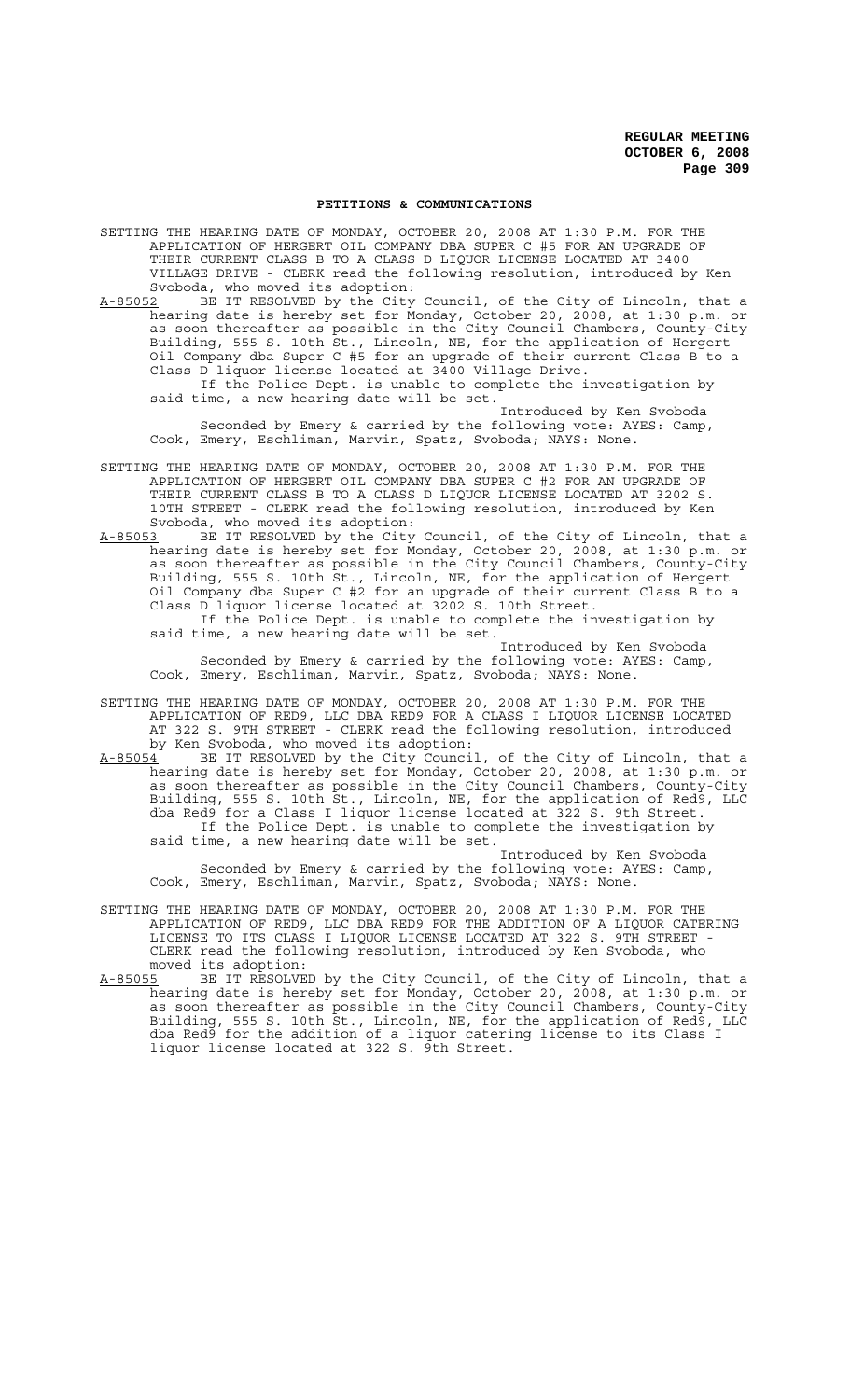> If the Police Dept. is unable to complete the investigation by said time, a new hearing date will be set. Introduced by Ken Svoboda

> Seconded by Emery & carried by the following vote: AYES: Camp, Cook, Emery, Eschliman, Marvin, Spatz, Svoboda; NAYS: None.

# **LIQUOR RESOLUTIONS**

APPLICATION OF KABREDLO'S, INC. DBA KABREDLO'S #126 FOR A CLASS D LIQUOR LICENSE AT 4715 W. ADAMS STREET - CLERK read the following resolution, introduced by Jon Camp, who moved its adoption for approval:

A-85056 BE IT RESOLVED by the City Council of the City of Lincoln, Nebraska:

That after hearing duly had as required by law, consideration of the facts of this application, the Nebraska Liquor Control Act, and the pertinent City ordinances, the City Council recommends that the application of Kabredlo's, Inc. dba Kabredlo's #126 for a Class "D" liquor license at 4715 W. Adams Street, Lincoln, Nebraska, for the license period ending April 30, 2009, be approved with the condition that the premise complies in every respect with all city and state regulations. The City Clerk is directed to transmit a copy of this resolution to the Nebraska Liquor Control Commission.

Introduced by Jon Camp Seconded by Svoboda & carried by the following vote: AYES: Camp, Cook, Emery, Eschliman, Marvin, Spatz, Svoboda; NAYS: None.

MANAGER APPLICATION OF ANTHONY L. OLDERBAK FOR KABREDLO'S, INC. DBA KABREDLO'S #126 AT 4715 W. ADAMS STREET - CLERK read the following resolution, introduced by Jon Camp, who moved its adoption for approval:

A-85057 WHEREAS, Kabredlo's, Inc. dba Kabredlo's #126 located at 4715 W. Adams Street, Lincoln, Nebraska has been approved for a Retail Class "D" liquor license, and now requests that Anthony L. Olderbak be named manager;

WHEREAS, Anthony L. Olderbak appears to be a fit and proper person to manage said business.

NOW, THEREFORE, BE IT RESOLVED by the City Council of the City of Lincoln, Nebraska:

That after hearing duly had as required by law, consideration of the facts of this application, the Nebraska Liquor Control Act, and the pertinent City ordinances, the City Council recommends that Anthony L. Olderbak be approved as manager of this business for said licensee. The City Clerk is directed to transmit a copy of this resolution to the Nebraska Liquor Control Commission.

Introduced by Jon Camp Seconded by Svoboda & carried by the following vote: AYES: Camp, Cook, Emery, Eschliman, Marvin, Spatz, Svoboda; NAYS: None.

APPLICATION OF MCMANUS ENTERPRISES INC. DBA HEIDELBERG'S FOR THE ADDITION OF A BEER GARDEN AREA MEASURING APPROXIMATELY 14 FT. BY 42 FT. AT THE LICENSED PREMISES AT 4620 BAIR AVE. - CLERK read the following

resolution, introduced by Jon Camp, who moved its adoption for approval: A-85058 BE IT RESOLVED by the City Council of the City of Lincoln,  $A-85058$  BE<br>Nebraska:

That after hearing duly had as required by law, consideration of the facts of this application, the Nebraska Liquor Control Act, and the pertinent City ordinances, the City Council recommends that the application of McManus Enterprises Inc. dba Heidelberg's to expand its licensed premises by the addition of a beer garden area measuring approximately 14 feet by 42 feet to the east of the presently licensed premises located at 4620 Bair Ave., Lincoln, Nebraska, be approved with the condition that the premise complies in every respect with all City and State regulations.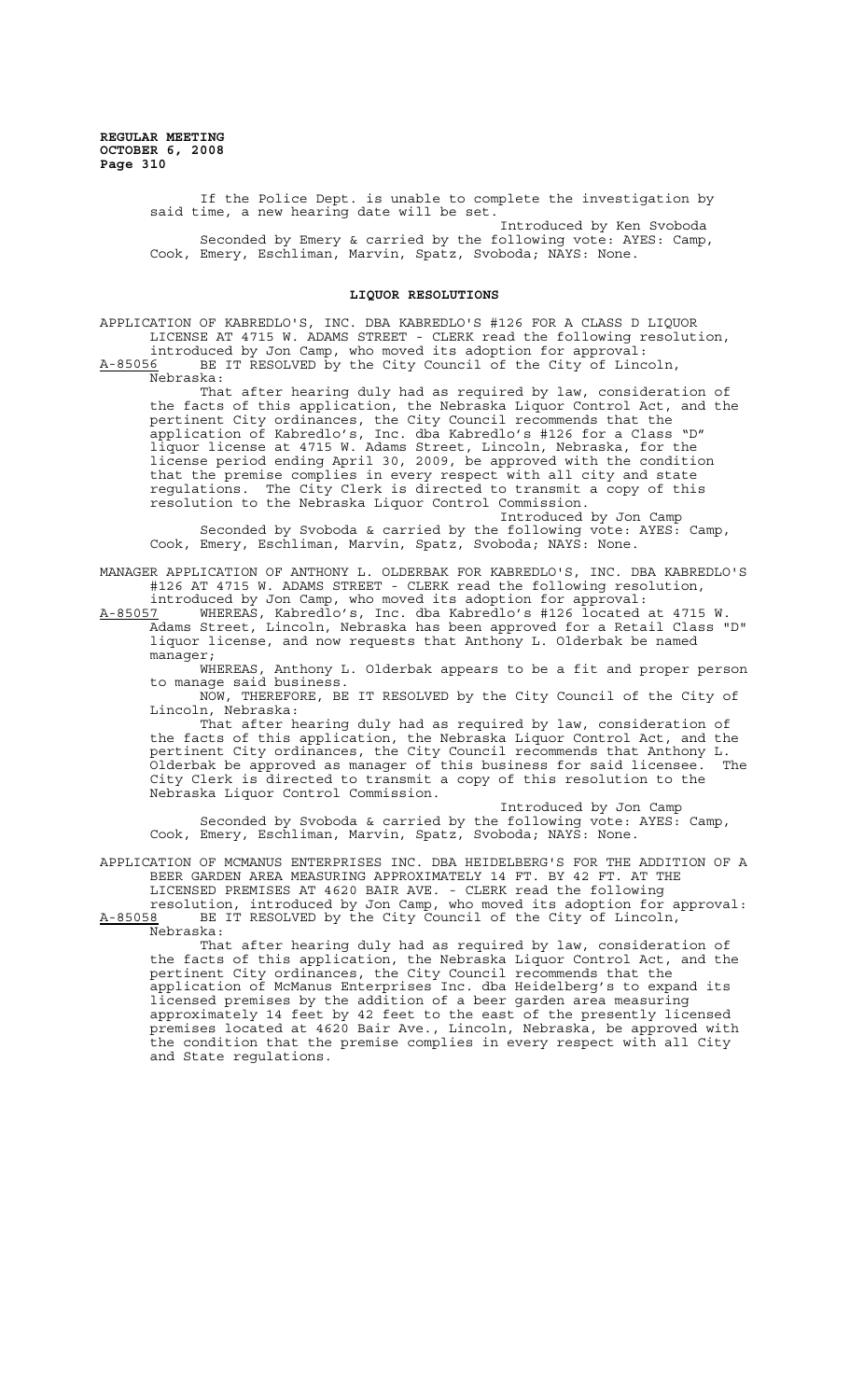BE IT FURTHER RESOLVED that the City Clerk is directed to transmit a copy of this resolution to the Nebraska Liquor Control Commission. Introduced by Jon Camp Seconded by Svoboda & carried by the following vote: AYES: Camp, Cook, Emery, Eschliman, Marvin, Spatz, Svoboda; NAYS: None.

APPLICATION OF FIRETHORN GOLF COMPANY, LLC DBA FIRETHORN GOLF CLUB FOR A CLASS C LIQUOR LICENSE AT 9301 FIRETHORN LANE - CLERK read the following

resolution, introduced by Jon Camp, who moved its adoption for approval: A-85059 BE IT RESOLVED by the City Council of the City of Lincoln,

Nebraska:

That after hearing duly had as required by law, consideration of the facts of this application, the Nebraska Liquor Control Act, and the pertinent City ordinances, the City Council recommends that the application of Firethorn Golf Company, LLC dba Firethorn Golf Club for a Class "C" liquor license at 9301 Firethorn Lane, Lincoln, Nebraska, for the license period ending October 31, 2009, be approved with the condition that the premise complies in every respect with all city and state regulations. The City Clerk is directed to transmit a copy of this resolution to the Nebraska Liquor Control Commission.

Introduced by Jon Camp Seconded by Svoboda & carried by the following vote: AYES: Camp, Cook, Emery, Eschliman, Marvin, Spatz, Svoboda; NAYS: None.

MANAGER APPLICATION OF MARK A. WIBLE FOR FIRETHORN GOLF COMPANY, LLC DBA FIRETHORN GOLF CLUB AT 9301 FIRETHORN LANE - CLERK read the following

resolution, introduced by Jon Camp, who moved its adoption for approval:<br>A-85060 WHEREAS, Firethorn Golf Company, LLC dba Firethorn Golf Club A-85060 WHEREAS, Firethorn Golf Company, LLC dba Firethorn Golf Club located at 9301 Firethorn Lane, Lincoln, Nebraska has been approved for a Retail Class "C" liquor license, and now requests that Mark A. Wible be named manager;

WHEREAS, Mark A. Wible appears to be a fit and proper person to manage said business.

NOW, THEREFORE, BE IT RESOLVED by the City Council of the City of Lincoln, Nebraska:

That after hearing duly had as required by law, consideration of the facts of this application, the Nebraska Liquor Control Act, and the pertinent City ordinances, the City Council recommends that Mark A. Wible be approved as manager of this business for said licensee. The City Clerk is directed to transmit a copy of this resolution to the Nebraska Liquor Control Commission.

Introduced by Jon Camp Seconded by Svoboda & carried by the following vote: AYES: Camp, Cook, Emery, Eschliman, Marvin, Spatz, Svoboda; NAYS: None.

**ORDINANCES - 2ND READING & RELATED RESOLUTIONS (as required) - NONE**

#### **PUBLIC HEARING RESOLUTIONS**

APPROVING THE 2008-2009 CITY TAX RATE OF 0.28788 PER \$100.00 OF ASSESSED VALUATION - CLERK read the following resolution, introduced by John

Spatz, who moved its adoption:<br>A-85061 A RESOLUTION establishim A-85061 A RESOLUTION establishing a final property tax levy for the City's 2008-2009 fiscal year and adjusting the City tax rate to that adopted in the City budget resolution.

RECITALS I.

Pursuant to Neb. Rev. Stat. § 77-1601.02, the City Council of the City of Lincoln is authorized to pass, by a majority vote, a resolution setting the final tax rate.

II. Pursuant to Neb. Rev. Stat. § 77-1601.02, notice was published in a newspaper of general circulation on September 22, 2008, which date was at least five days prior to October 6, 2008 being the date upon which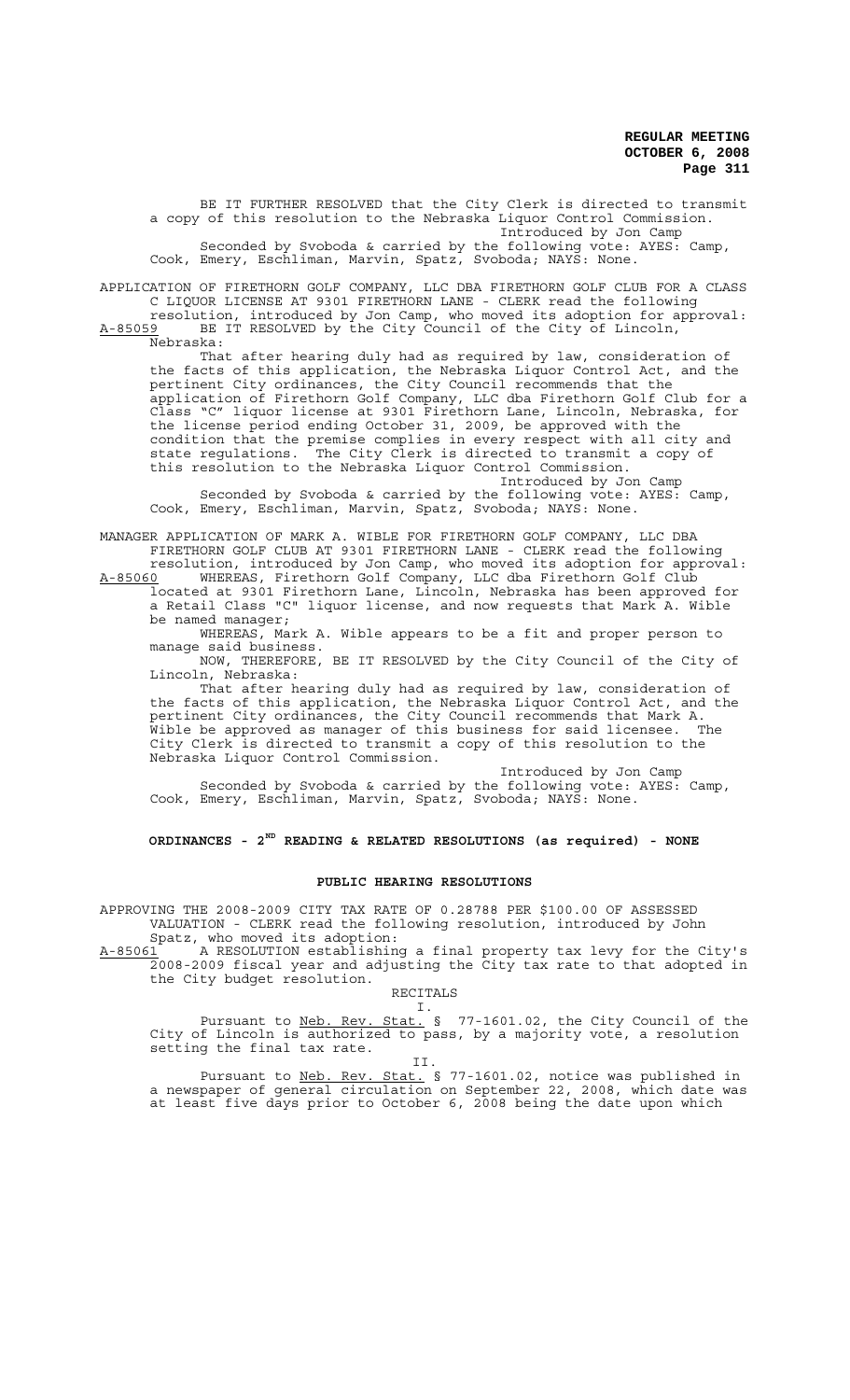> the City Council held a special public hearing called for the purpose of considering and acting upon this resolution. III.

When the budget was adopted on August 25, 2008 the tax rate was anticipated to be .28788 per \$100 of assessed valuation. Final certified valuations from the County Assessor's office have not changed the tax rate necessary to fund the adopted budget.

NOW, THEREFORE, BE IT RESOLVED by the City Council of the City of Lincoln, Nebraska:

That after notice and public hearing as required by law, the City Council does hereby set the following final levy for the City of Lincoln 2008-2009 fiscal year for a property tax request of \$45,875,327.00: \$.28788 per \$100 of assessed valuation which total rate is comprised of the following:

| Bond Interest & Redemption | .03464              |
|----------------------------|---------------------|
| General                    | .18062              |
| Library                    | .03959              |
| Social Security            | .01293              |
| Police and Fire Pension    | .02010              |
| Total                      | .28788              |
|                            | $Tn+modt$ $A_1$ $N$ |

Introduced by John Spatz Seconded by Svoboda & carried by the following vote: AYES: Camp, Cook, Emery, Eschliman, Marvin, Spatz, Svoboda; NAYS: None.

APPROVING AND ADOPTING PROPOSED AMENDMENTS TO THE LINCOLN CENTER REDEVELOPMENT PLAN FOR THE LINCOLN FLATS/BANK OF THE WEST REDEVELOPMENT PROJECT ON PROPERTY GENERALLY LOCATED BETWEEN 13TH AND 14TH STREETS AND O AND P STREETS - CLERK read the following resolution, introduced by John Spatz, who moved its adoption:

A-85062 WHEREAS, the City Council on October 22, 1984, adopted Resolution No. A-69713 finding an area generally bounded by "R" Street, 17th Street, "S" Street, and 7th Street to be blighted, and on October 19, 1987, adopted Resolution No. A-71701 finding said area to be blighted and substandard as defined in the Nebraska Community Development Law (Neb. Rev. Stat. § 18-2101, et seq. as amended) and in need of redevelopment; and

WHEREAS, The City Council has previously adopted the Lincoln Center Redevelopment Plan and amendments thereto (hereinafter the "Lincoln Center Redevelopment Plan" or "Plan") including plans for various redevelopment projects within said blighted and substandard area in accordance with the requirements and procedures of the Nebraska Community Development Law; and

WHEREAS, the Director of the Urban Development Department has filed with the City Clerk proposed amendments to the Plan (hereinafter the "Amendments") for said blighted and substandard area contained in the document entitled "Lincoln Flats/Bank of the West Redevelopment Project" which is attached hereto, marked as Attachment "A", and made a part hereof by reference; and

WHEREAS, the Director of Urban Development has reviewed said Amendments and has found that if adopted the Amendments and the Plan meet the conditions set forth in Neb. Rev. Stat. § 18-2113 (2006 Cum. Supp.); and

WHEREAS, said proposed Amendments to the Lincoln Center Redevelopment Plan for the Lincoln Flats/Bank of the West Redevelopment Project have been submitted to the Lincoln-Lancaster County Planning Commission for review and recommendations; and

WHEREAS, on August 29, 2008 notice of public hearing was mailed, postage prepaid, to the president or chairperson of the governing body of each county, school district, community college, educational service unit, and natural resource district in which the real property subject to such plan is located and whose property tax receipts would be directly affected and to all registered neighborhood associations located in whole or in part within one mile radius of the area to be redeveloped setting forth the time, date, place, and purpose, of the public hearing to be held on September 10, 2008 before the Lincoln City - Lancaster County Planning Commission regarding the Amendment, a copy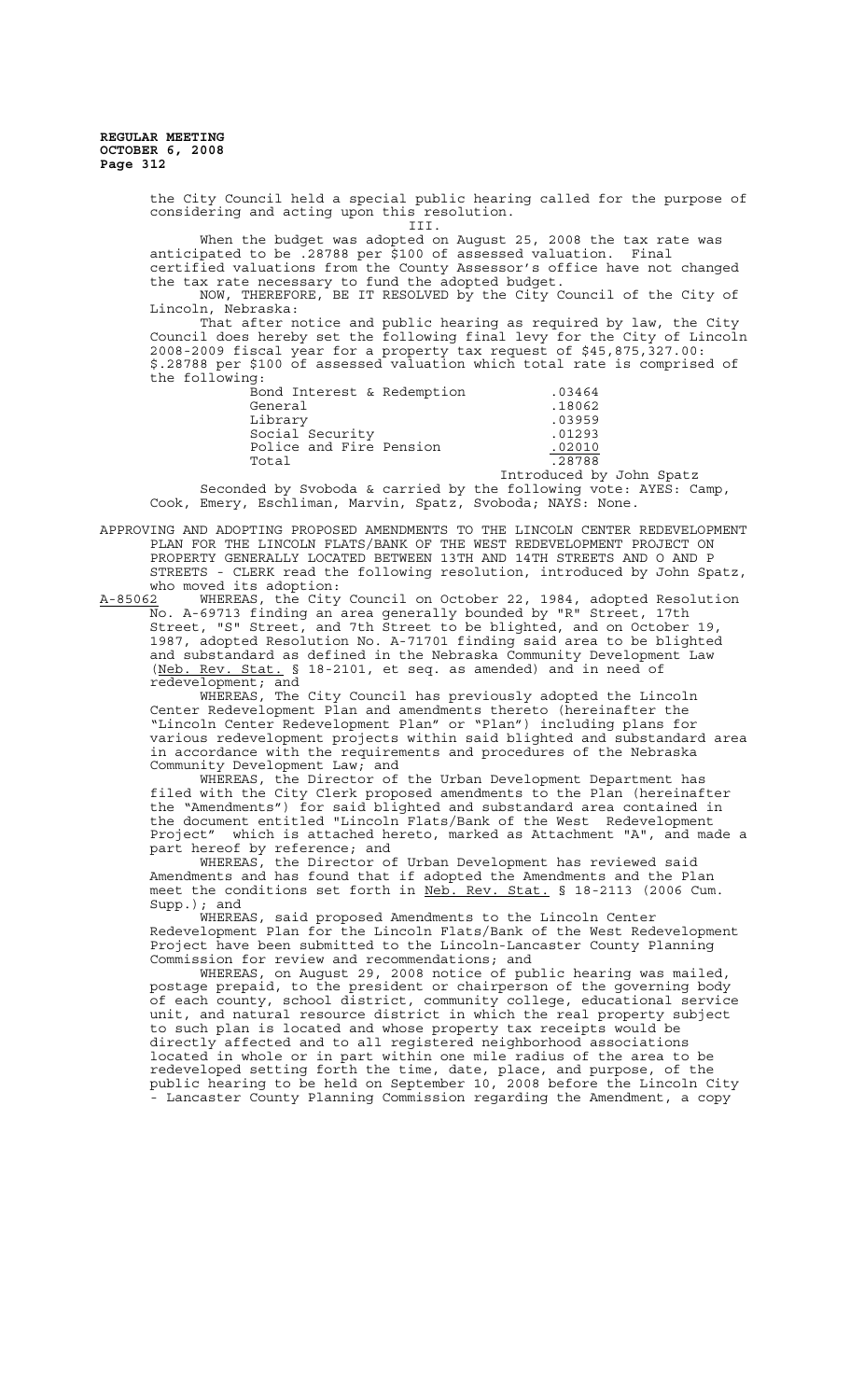of said notice and list of said governing bodies and registered neighborhood associations having been attached hereto as Attachment "B" and "C" respectively; and

WHEREAS, the Lincoln City - Lancaster County Planning Commission on September 10, 2008 held a public hearing relating to the proposed Amendments to the Lincoln Center Redevelopment Plan and found the Amendments to be in conformance with the Comprehensive Plan and recommended approval thereof; and

WHEREAS, on September 19, 2008 a notice of public hearing was mailed postage prepaid to the foregoing registered neighborhood associations setting forth the time, date, place, and purpose of the public hearing before the City Council to be held on October 6, 2008, regarding the proposed Amendments to the Lincoln Center Redevelopment Plan, a copy of said notice having been attached hereto as Attachment "D"; and

WHEREAS, on September 19, 2008 and September 26, 2008 a Notice of Public Hearing was published in the Lincoln Journal Star newspaper, setting the time, date, place and purpose of the public hearing to be held on October 6, 2008 regarding the proposed Amendments to the Lincoln Center Redevelopment Plan for said blighted and substandard area, a copy of such notice having been attached hereto and marked as Attachment "E"; and

WHEREAS, on October 6, 2008 in the City Council chambers of the County-City Building, 555 South 10th Street, Lincoln, Nebraska, the City Council held a public hearing relating to the proposed Amendments to the Lincoln Center Redevelopment Plan and all interested parties were afforded at such public hearing a reasonable opportunity to express their views respecting said proposed Amendments to the Plan; and

WHEREAS, the City Council has duly considered all statements made and materials submitted relating to said proposed modifications to the Plan; and<br>WHEREAS.

the City Council now desires to modify said Plan by establishing the "Lincoln Flats/Bank of the West Redevelopment Project", on property described as Lots 10 and 11, Block 39, Original Plat, and Lot 6 and Outlot A, University Square Addition, with the adjacent rightof-way to the center lines of N. 13th Street and O Street (Lincoln Flats/Bank of the West Redevelopment Project Area"), to accommodate the redevelopment of an existing structure into a mixed use of residential with commercial on the first floor and related public improvements and streetscape.

NOW, THEREFORE, IT IS FOUND AND DETERMINED by the City Council of the City of Lincoln, Nebraska as follows:

1. That the Lincoln Flats/Bank of the West Redevelopment Project is described in sufficient detail and is designed with the general purpose of accomplishing a coordinated, adjusted and harmonious development of the City and its environs which will promote the general health, safety and welfare, sound design and arrangement, the wise and efficient expenditure of public funds, and the prevention of the recurrence of unsanitary or unsafe dwelling accommodations or conditions of blight.

2. That incorporating the Lincoln Flats/Bank of the West Redevelopment Project into the Redevelopment Plan is feasible and in conformity with the general plan for the development of the City of Lincoln as a whole and said Plan is in conformity with the legislative declarations and determinations set forth in the Community Development Law.

That the substandard and blighted conditions in the Lincoln Flats/Bank of the West Redevelopment Project Area are beyond remedy and control solely by regulatory process and the exercise of police power and cannot be dealt with effectively by the ordinary operations or private enterprise without the aids provided by the Community Development law, specifically including Tax Increment Financing.

4. That elimination of said substandard and blighted conditions under the authority of the Community Development Law is found to be a public purpose and in the public interest; and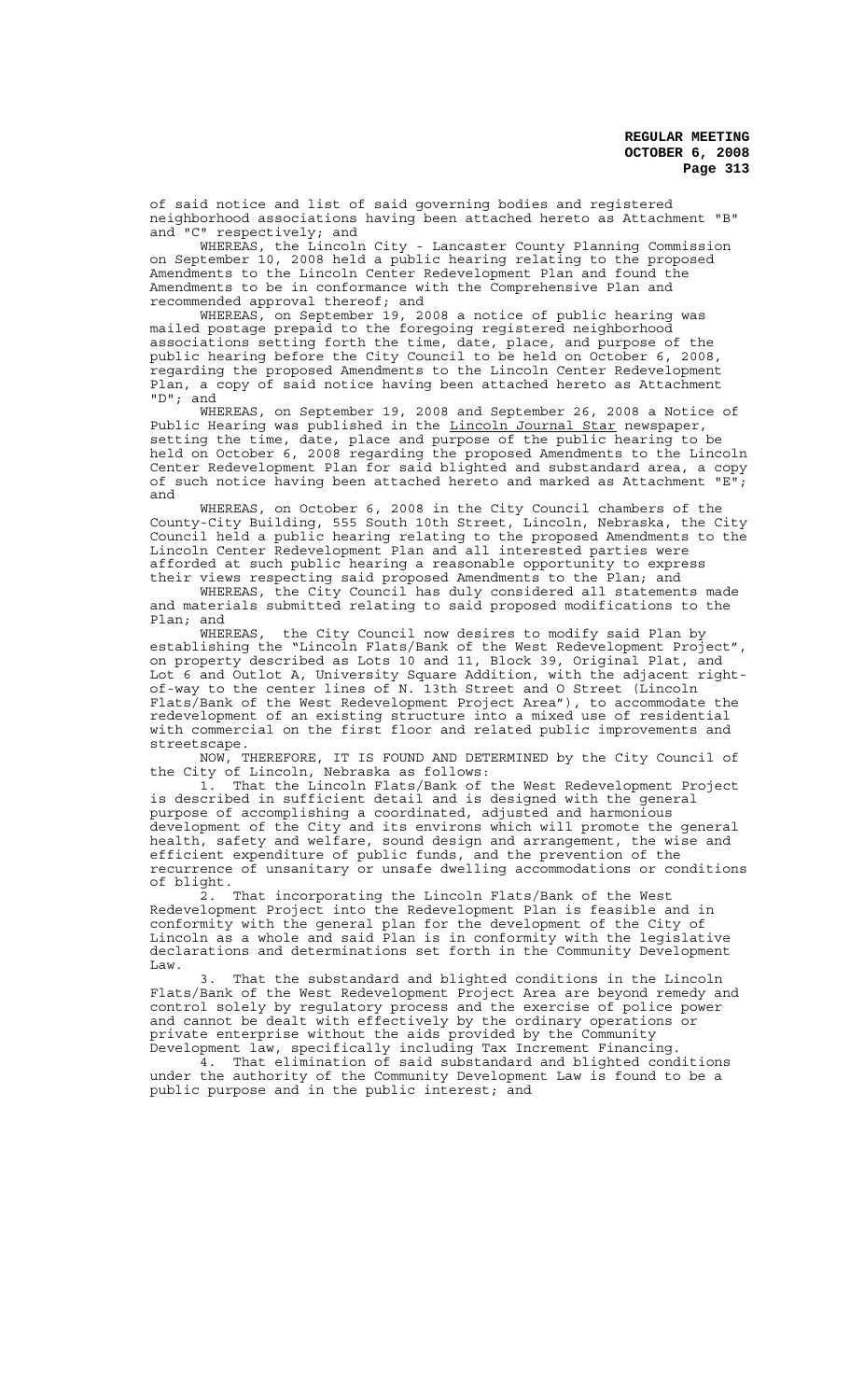> 5. That the Lincoln Flats/Bank of the West Redevelopment Project would not be economically feasible without the use of tax-increment financing.

> 6. That the Lincoln Flats/Bank of the West Redevelopment Project would not occur in the Lincoln Flats/Bank of the West Redevelopment Project Area without the use of tax-increment financing.

> 7. That the costs and benefits of the redevelopment activities, including costs and benefits to other affected political subdivisions, the economy of the community, and the demand for public and private services have been analyzed by the City Council as the governing body for the City of Lincoln and have been found to be in the long-term best interest of the City of Lincoln.

> NOW, THEREFORE, BE IT RESOLVED by the City Council of the City of Lincoln, Nebraska:<br>1. That pure

> That pursuant to the provisions of the Nebraska Community Development Law and in light of the foregoing findings and determinations, the Amendments to the Lincoln Center Redevelopment Plan attached hereto as Attachment "A", establishing the Lincoln Flats/Bank of the West Redevelopment Project are hereby accepted and approved by the City Council as the governing body for the City of Lincoln.

> 2. That the Urban Development Director, or his authorized representative, is hereby authorized and directed to take all steps necessary to implement the provisions of said Redevelopment Plan as they

> relate to the above-described amendments.<br>3. That the Lincoln Flats/Bank of That the Lincoln Flats/Bank of the West Redevelopment Project Area is the Redevelopment Project Area comprising the property to be included in the area subject to the tax increment provision authorized in the Nebraska Community Development Law.<br>4. That the Finance Director is her

That the Finance Director is hereby authorized and directed to cause to be drafted and submitted to the City Council any appropriate ordinances and documents for the authorization to provide necessary funds including Community Improvement Financing in accordance with the Community Development Law to finance related necessary and appropriate public acquisitions, improvements and activities set forth in said Amendments to the Lincoln Center Redevelopment Plan.

5. That it is intended that this resolution and the modifications adopted herein are supplemental hereto the findings, approvals, and authorizations set forth in Resolution No. A-68489, Resolution No. A-70273, Resolution No. A-71073, Resolution No. A-71490, Resolution No. A-71701, Resolution No. A-72046, Resolution No. A-72329, Resolution No. A-72774, Resolution No. A-73000, Resolution No. A-73698, Resolution A-74165, Resolution No. A-74186, Resolution A-74291, Resolution No. A-74583, Resolution No. A-74603, Resolution No. A-75257, Resolution A-75784, Resolution A-75974, Resolution A-76438, Resolution No. A-77828, Resolution No. A-78138, Resolution No. A-78688, Resolution No. A-80587, Resolution No. A-81681, Resolution No. A-83005, Resolution No. A-83839, Resolution No. A-84238, Resolution No. A-84478, Resolution No. A-84603, Resolution No. A-84867, and Resolution No. A-84979.

Introduced by John Spatz Seconded by Svoboda & carried by the following vote: AYES: Camp, Cook, Emery, Eschliman, Marvin, Spatz, Svoboda; NAYS: None.

ASSESSING PUBLIC HEALTH NUISANCE ABATEMENT COSTS ASSOCIATED WITH THE CLEARING OF PUBLIC NUISANCES BY THE HEALTH DEPARTMENT TO THE FOLLOWING BENEFITTED PROPERTIES: 303 S. 25TH ST., 3921 S. 19TH ST., 1416 N. 21ST ST., 245 N. 25TH ST., 1046 CHARLESTON ST., 2904 S. 14TH ST., 1200 S. 16TH ST., 3160 T ST., 1625 S. 11TH ST., 1012 PEACH ST., 3150 N. 61ST ST., 504 N. 24TH ST., 1956 JEFFERSON AVE., 2815 E ST., 1141 CLAREMONT ST., 822 MULDER DR., 1340 N. 50TH ST., 1722 N. 29TH ST., 1121 DRIFTWOOD DR., 3625 MOHAWK ST., 5320 S. BRISTOLWOOD PL., 1000 DRIFTWOOD DR., 504 N. 24TH ST., 1245 N. 21ST ST., 136 N. 14TH ST., 407 S. 1ST ST., 7324 COLFAX AVE., 1529 S. 9TH ST., 2335 S. 39TH ST. - CLERK read the following resolution, introduced by John Spatz, who moved its adoption: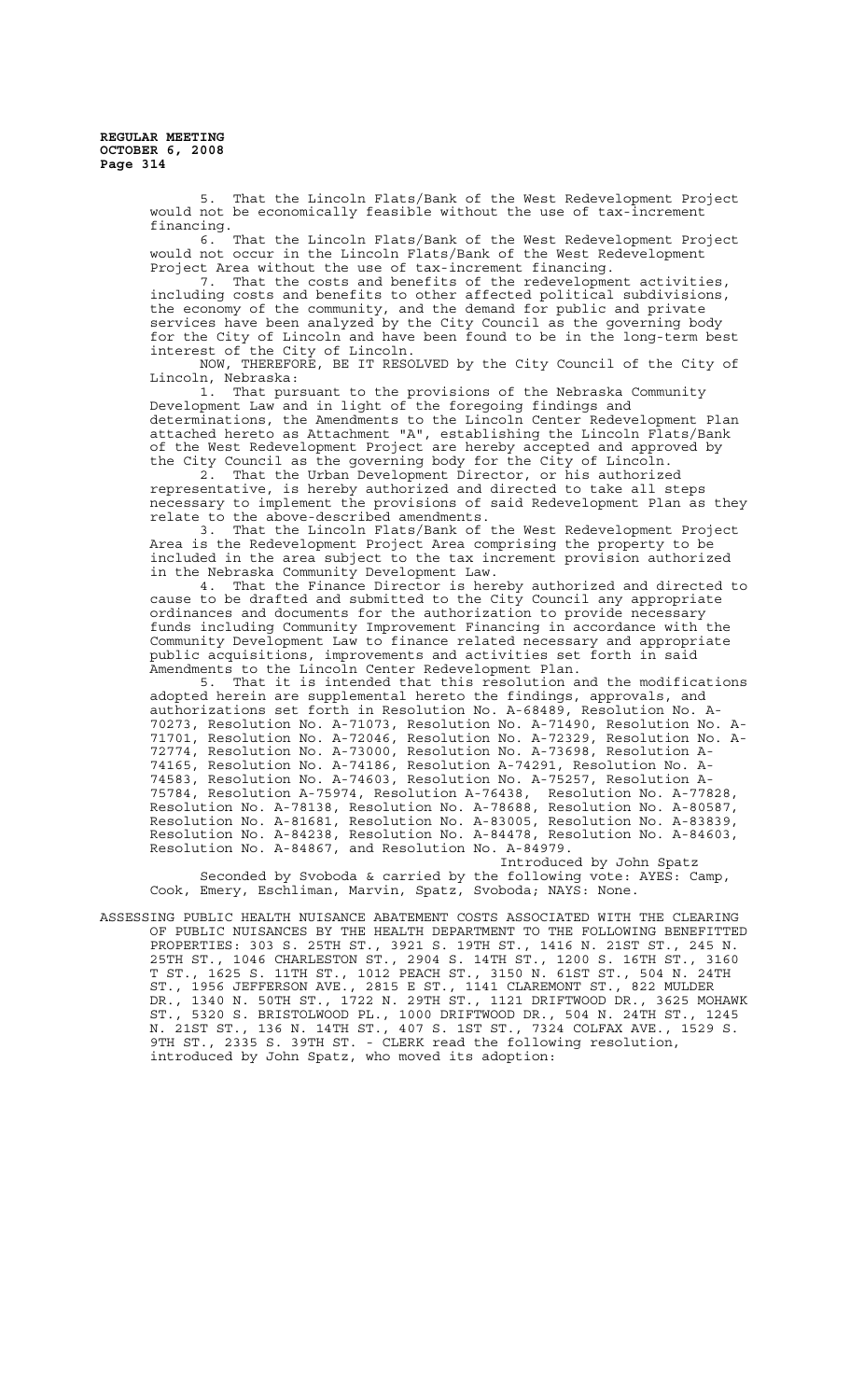A-85063 BE IT RESOLVED by the City Council of the City of Lincoln, Nebraska that:

Pursuant to Section 8.26.040 of the Lincoln Municipal Code, the premise clearance costs as shown on the list which is attached hereto, marked Exhibit "A" and made a part hereof by reference, are hereby assessed against the property set opposite each amount as shown thereon. Said assessments shall be delinquent from and after December 1, 2008 and draw interest as provided for in Neb. Rev. Stat. § 45-104.1 for assessments.

Introduced by John Spatz Seconded by Svoboda & carried by the following vote: AYES: Camp, Cook, Emery, Eschliman, Marvin, Spatz, Svoboda; NAYS: None.

## **ORDINANCE - 1ST READING & RELATED RESOLUTIONS (AS REQUIRED)**

- AMENDING CHAPTER 2.62 OF THE LINCOLN MUNICIPAL CODE RELATING TO THE POLICE AND FIRE PENSION PLAN A TO PROVIDE A 1.5% COLA AND A 4% INCREASE IN MEMBER CONTRIBUTIONS. (RELATED ITEMS: 08-133, 08-134, 08-135, 08R-240, 08R-241) - CLERK read an ordinance, introduced by Ken Svoboda, amending Chapter 2.62 of the Lincoln Municipal Code relating to the Police & Fire Pension, Plan A, by amending Section 2.62.020 to add a definition for "COLA (Cost of Living Adjustment) contribution"; amending Section 2.62.045 to require applicable members to make COLA contributions while enrolled in the DROP program; amending Section 2.62.070 to provide that members who terminate with less than ten years of service are not entitled to reimbursement of COLA contributions; amending Section 2.62.140 to clarify that members not entitled to COLA pursuant Section 2.62.145  $\sinh$  and  $\sinh$  and  $\sin$  and  $\sin$   $\sin$   $\sin$   $\sin$ check); adding a new section numbered 2.62.145 to provide for an annual percentage increase as a cost of living adjustment for eligible members; amending Section 2.62.160 to establish the COLA contribution percentage from applicable members; and repealing Sections 2.62.020, 2.62.045, 2.62.070, 2.62.140, and 2.62.160 of the Lincoln Municipal Code as hitherto existing, the first time.
- AMENDING CHAPTER 2.65 OF THE LINCOLN MUNICIPAL CODE RELATING TO THE POLICE AND FIRE PENSION PLAN B TO PROVIDE A 1.5% COLA AND A 4% INCREASE IN MEMBER CONTRIBUTIONS. (RELATED ITEMS: 08-133, 08-134, 08-135, 08R-240, 08R-241) - CLERK read an ordinance, introduced by Ken Svoboda, amending Chapter 2.65 of the Lincoln Municipal Code relating to the Police & Fire Pension, Plan B, by amending Section 2.65.020 to add a definition for "COLA (Cost of Living Adjustment) contribution"; amending Section 2.65.045 to require applicable members to make COLA contributions while enrolled in the DROP program; amending Section 2.65.070 to provide that members who terminate with less than ten years of service are not entitled to reimbursement of COLA contributions; amending Section 2.65.140 to clarify that members not entitled to COLA pursuant to Section 2.65.145  $\sinh$  and  $\sinh$  and  $\sin$  and  $\sin$   $\sin$   $\sin$   $\sin$ check); adding a new section numbered 2.65.145 to provide for an annual percentage increase as a cost of living adjustment for eligible members; amending Section 2.65.160 to establish the COLA contribution percentage from applicable members; and repealing Sections 2.65.020, 2.65.045, 2.65.070, 2.65.140, and 2.65.160 of the Lincoln Municipal Code as hitherto existing, the first time.
- AMENDING CHAPTER 2.66 OF THE LINCOLN MUNICIPAL CODE RELATING TO THE POLICE AND FIRE PENSION PLAN C TO PROVIDE A 1.5% COLA AND A 4% INCREASE IN MEMBER CONTRIBUTIONS. (RELATED ITEMS: 08-133, 08-134, 08-135, 08R-240, 08R-241) - CLERK read an ordinance, introduced by Ken Svoboda, amending Chapter 2.66 of the Lincoln Municipal Code relating to the Police & Fire Pension, Plan B, by amending Section 2.66.020 to add a definition for "COLA (Cost of Living Adjustment) contribution"; amending Section 2.66.045 to require applicable members to make COLA contributions while enrolled in the DROP program; amending Section 2.66.070 to provide that members who terminate with less than ten years of service are not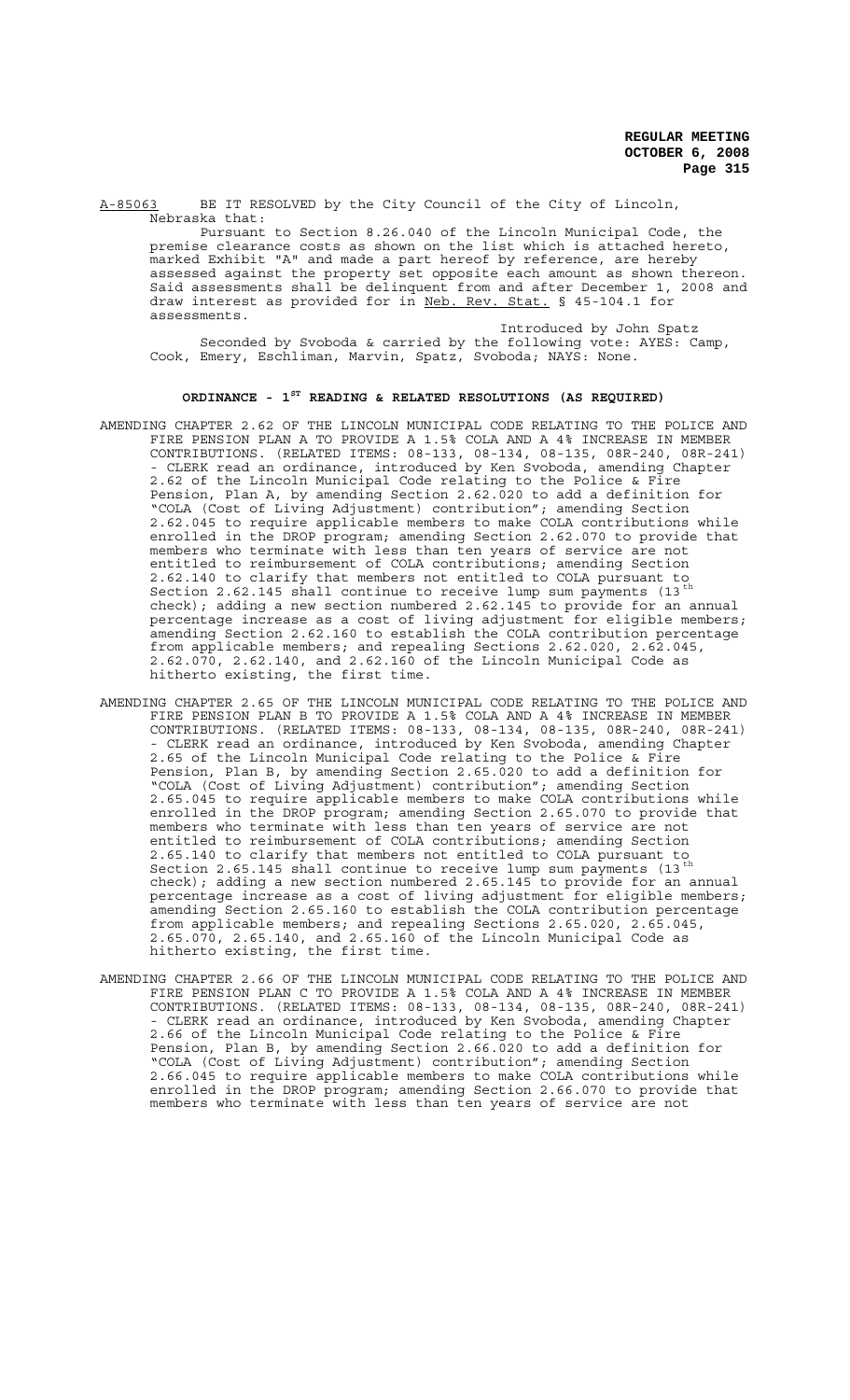entitled to reimbursement of COLA contributions; amending Section 2.66.107 to clarify that members not entitled to COLA pursuant to Section 2.66.108 shall continue to receive lump sum payments (13<sup>th</sup> check); adding a new section numbered 2.66.108 to provide for an annual percentage increase as a cost of living adjustment for eligible members; amending Section 2.66.120 to establish the COLA contribution percentage from applicable members; and repealing Sections 2.66.020, 2.66.045, 2.66.070, 2.66.107, and 2.66.120 of the Lincoln Municipal Code as hitherto existing, the first time.

- APPROVING THE TRANSFER OF CASH AND APPROPRIATION OF UNSPENT FUND BALANCE IN THE AMOUNT OF \$750,000 IN FY 2008-09 FROM THE STREET CONSTRUCTION FUND BALANCE TO PROJECT NO. 070716 SIDEWALK MAINTENANCE AND REPAIR - CLERK read an ordinance, introduced by Ken Svoboda, approving the transfer of cash and appropriation of unspent fund balance from the Street Construction Fund Balance to Sidewalk Maintenance and Repair in accordance with Ordinance 18863 for the issuance of Highway Allocation Bonds, the first time.
- CHANGE OF ZONE 08040 AMENDING TITLE 27 OF THE LINCOLN MUNICIPAL CODE RELATING TO ZONING BY ADDING A NEW SECTION NUMBERED 27.03.638 TO DEFINE WIND ENERGY CONVERSION SYSTEM (WECS); BY AMENDING SECTIONS 27.07.020, 27.09.020, 27.11.020, 27.13.020, 27.15.020, 27.17.020, 27.19.020, 27.21.020, 27.23.020, 27.24.020, 27.25.020, 27.26.020, 27.27.020, 27.29.020, 27.31.030, 27.33.020, 27.37.020, 27.39.020, 27.41.020, 27.43.020, 27.45.020 TO ADD WECS AS A PERMITTED USE IN THE AG, AGR, R-1 THROUGH R-8, O-1 THROUGH O-3, B-1, B-2, B-3, B-5 AND H-1 THROUGH H-4 ZONING DISTRICTS; BY AMENDING SECTIONS 27.07.030, AND 27.09.030 TO ADD WECS OVER THE DISTRICT HEIGHT AS A PERMITTED CONDITIONAL USE IN THE AG AND AGR DISTRICTS, AMENDING SECTIONS 27.11.040, 27.13.040, 27.15.040, 27.17.040, 27.19.040, 27.21.040, 27.23,040, 27.24.040, 27.25.030, 27.26.040, 27.27.030, 27.29.040, 27.31.050, 27.33.040, 27.35.030, 27.37.030, 27.45.030, 27.47.030, 27.49.040 AND 27.51.050 TO ADD WECS OVER THE DISTRICT HEIGHT AS A PERMITTED SPECIAL USE IN THE R-1 THROUGH R-8, O-1 THROUGH O-3, B-1 THROUGH B-5, H-1 THROUGH H-4, AND I-1 THROUGH I-3 ZONING DISTRICTS; AMENDING SECTION 27.63.420 TO AMEND THE SPECIAL PERMIT REQUIREMENTS FOR WECS; AMENDING SECTION 27.71.025 TO CLARIFY WECS MAY EXCEED THE HEIGHT OF THE DISTRICT IN WHICH THE WECS IS LOCATED; AND REPEALING SECTIONS 27.07.020, 27.07.030, 27.09.020, 27.09.030, 27.11.020, 27.11.040, 27.13.020, 27.13.040, 27.15.020, 27.15.040, 27.17.020, 27.17.040, 27.19.020, 27.19.040, 27.21.020, 27.21.040, 27.23.020, 27.23.040, 27.24.020, 27.24.040, 27.25.020, 27.25.030, 27.26.020, 27.26.040, 27.27.020, 27.27.030, 27.29.020, 27.29.040, 27.31.030, 27.31.050, 27.33.020, 27.33.040, 27.35.030, 27.37.020, 27.37.030, 27.39.020, 27.39.030, 27.41.020, 27.41.040, 27.43.020, 27.43.040, 27.45.020, 27.45.030, 27.47.030, 27.49.040, 27.51.050, 27.63.420, AND 27.71.025 OF THE LINCOLN MUNICIPAL CODE AS HITHERTO EXISTING - CLERK read an ordinance, introduced by Ken Svoboda, amending Title 27 of the Lincoln Municipal Code relating to zoning by adding a new Section numbered 27.03.638 to define Wind Energy Conversion System (WECS); by amending Sections 27.07.020, 27.09.020, 27.11.020, 27.13.020, 27.15.020, 27.17.020, 27.19.020, 27.21.020, 27.23.020, 27.24.020, 27.25.020, 27.26.020, 27.27.020, 27.29.020, 27.31.030, 27.33.020, 27.37.020, 27.39.020, 27.41.020, 27.43.020, 27.45.020 to add WECS as a permitted use in the AG, AGR, R-1 through R-8, O-1 through O-3, B-1, B-2, B-3, B-5 and H-1 through H-4 zoning districts; by amending Sections 27.07.030, and 27.09.030 to add WECS over the district height as a permitted conditional use in the AG and AGR Districts, amending Sections 27.11.040, 27.13.040, 27.15.040, 27.17.040, 27.19.040, 27.21.040, 27.23,040, 27.24.040, 27.25.030, 27.26.040, 27.27.030, 27.29.040, 27.31.050, 27.33.040, 27.35.030, 27.37.030, 27.45.030, 27.47.030, 27.49.040 and 27.51.050 to add WECS over the district height as a permitted special use in the R-1 through R-8, O-1 through O-3, B-1 through B-5, H-1 through H-4, and I-1 through I-3 zoning districts; amending Section 27.63.420 to amend the special permit requirements for WECS; amending Section 27.71.025 to clarify WECS may exceed the height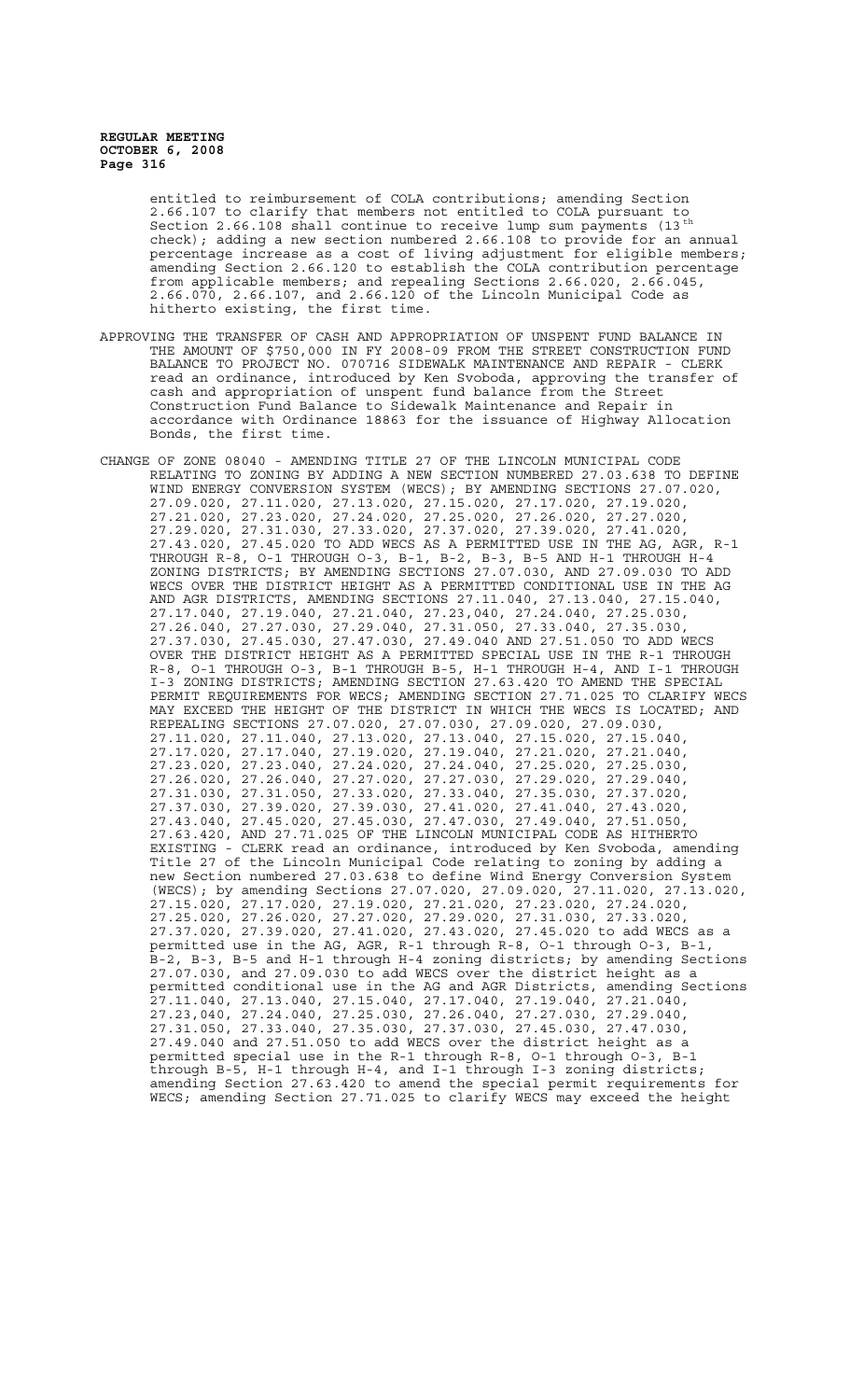of the district in which the WECS is located; and repealing Sections 27.07.020, 27.07.030, 27.09.020, 27.09.030, 27.11.020, 27.11.040, 27.13.020, 27.13.040, 27.15.020, 27.15.040, 27.17.020, 27.17.040, 27.19.020, 27.19.040, 27.21.020, 27.21.040, 27.23.020, 27.23.040, 27.24.020, 27.24.040, 27.25.020, 27.25.030, 27.26.020, 27.26.040, 27.27.020, 27.27.030, 27.29.020, 27.29.040, 27.31.030, 27.31.050, 27.33.020, 27.33.040, 27.35.030, 27.37.020, 27.37.030, 27.39.020, 27.39.030, 27.41.020, 27.41.040, 27.43.020, 27.43.040, 27.45.020, 27.45.030, 27.47.030, 27.49.040, 27.51.050, 27.63.420, and 27.71.025 of the Lincoln Municipal Code as hitherto existing, the first time.

- CHANGE OF ZONE 08043 REQUEST OF WRK, LLC, ON BEHALF OF HAYMARKET SOUTH LLC AND INFINITY S DEVELOPMENT CO. FOR A CHANGE OF ZONE FROM I-1 INDUSTRIAL DISTRICT TO B-4 LINCOLN CENTER BUSINESS DISTRICT ON APPROXIMATELY 1.03 ACRES GENERALLY LOCATED AT S. 8TH STREET AND M STREET - CLERK read an ordinance, introduced by Ken Svoboda, amending the Lincoln Zoning District Maps adopted by reference and made a part of Title 27 of the Lincoln Municipal Code, pursuant to Section 27.05.020 of the Lincoln Municipal Code, by changing the boundaries of the districts established and shown thereon, the first time.
- CHANGE OF ZONE 08046 REQUEST OF THE HISTORIC PRESERVATION COMMISSION, ON BEHALF OF AGINVEST, FOR A CHANGE OF ZONE FROM B-2 PLANNED NEIGHBORHOOD BUSINESS DISTRICT TO R-3 RESIDENTIAL DISTRICT ON APPROXIMATELY 2.7 ACRES GENERALLY LOCATED AT N. 14TH STREET AND MORTON STREET. (RELATED ITEMS: 08-139, 08-73) - CLERK read an ordinance, introduced by Ken Svoboda, amending the Lincoln Zoning District Maps adopted by reference and made a part of Title 27 of the Lincoln Municipal Code, pursuant to Section 27.05.020 of the Lincoln Municipal Code, by changing the boundaries of the districts established and shown thereon, the first time.
- CHANGE OF ZONE 08048 REQUEST OF HARTLAND HOMES FOR A CHANGE OF ZONE FROM R-3 RESIDENTIAL DISTRICT TO B-1 LOCAL BUSINESS DISTRICT ON APPROXIMATELY 8.500 SQ. FT. OF PROPERTY GENERALLY LOCATED AT N.W. 48TH STREET AND W. ADAMS STREET - CLERK read an ordinance, introduced by Ken Svoboda, amending the Lincoln Zoning District Maps adopted by reference and made a part of Title 27 of the Lincoln Municipal Code, pursuant to Section 27.05.020 of the Lincoln Municipal Code, by changing the boundaries of the districts established and shown thereon, the first time.
- VACATION 08005 VACATING THE EAST-WEST ALLEY IN BLOCK 21, ORIGINAL PLAT, LINCOLN, GENERALLY LOCATED BETWEEN R AND S STREETS FROM N. 8TH STREET TO N. 9TH STREET - CLERK read an ordinance, introduced by Ken Svoboda, vacating the east-west alley between R Street and S Street from N.  $8^{\rm th}$ Street to N. 9<sup>th</sup> Street, in Block 21, Original Plat, and retaining title thereto in the City of Lincoln, Lancaster County, Nebraska, the first time.
- APPROVING THE MASTER FIBER IRU CONVEYANCE AND CONDUIT SHARING AGREEMENT BETWEEN THE CITY AND UNITE PRIVATE NETWORKS FOR THE PLACEMENT AND SHARING OF NETWORK FACILITIES ON CITY EASEMENT AREAS FROM LINCOLN TO THE ASHLAND WATER TREATMENT FACILITIES - CLERK read an ordinance, introduced by Ken Svoboda, accepting and approving the Master Fiber IRU Conveyance and Conduit Sharing Agreement between the City of Lincoln, Nebraska, a municipal corporation, and Unite Private Networks, LLC, (Unite) for the placement and sharing of network facilities upon certain City easement areas between Lincoln and the Ashland facilities and authorizing the Mayor to sign such Agreement on behalf of the City, the first time.

# ORDINANCES - 3<sup>RD</sup> READING & RELATED RESOLUTIONS (as required)

CHANGE OF ZONE 08030 – AMENDING SECTION 27.63.400 OF THE LINCOLN MUNICIPAL CODE RELATING TO THE PRESERVATION OF A HISTORIC STRUCTURE AS A PERMITTED SPECIAL USE TO ALLOW THE CITY COUNCIL TO GRANT ADJUSTMENTS TO THE HEIGHT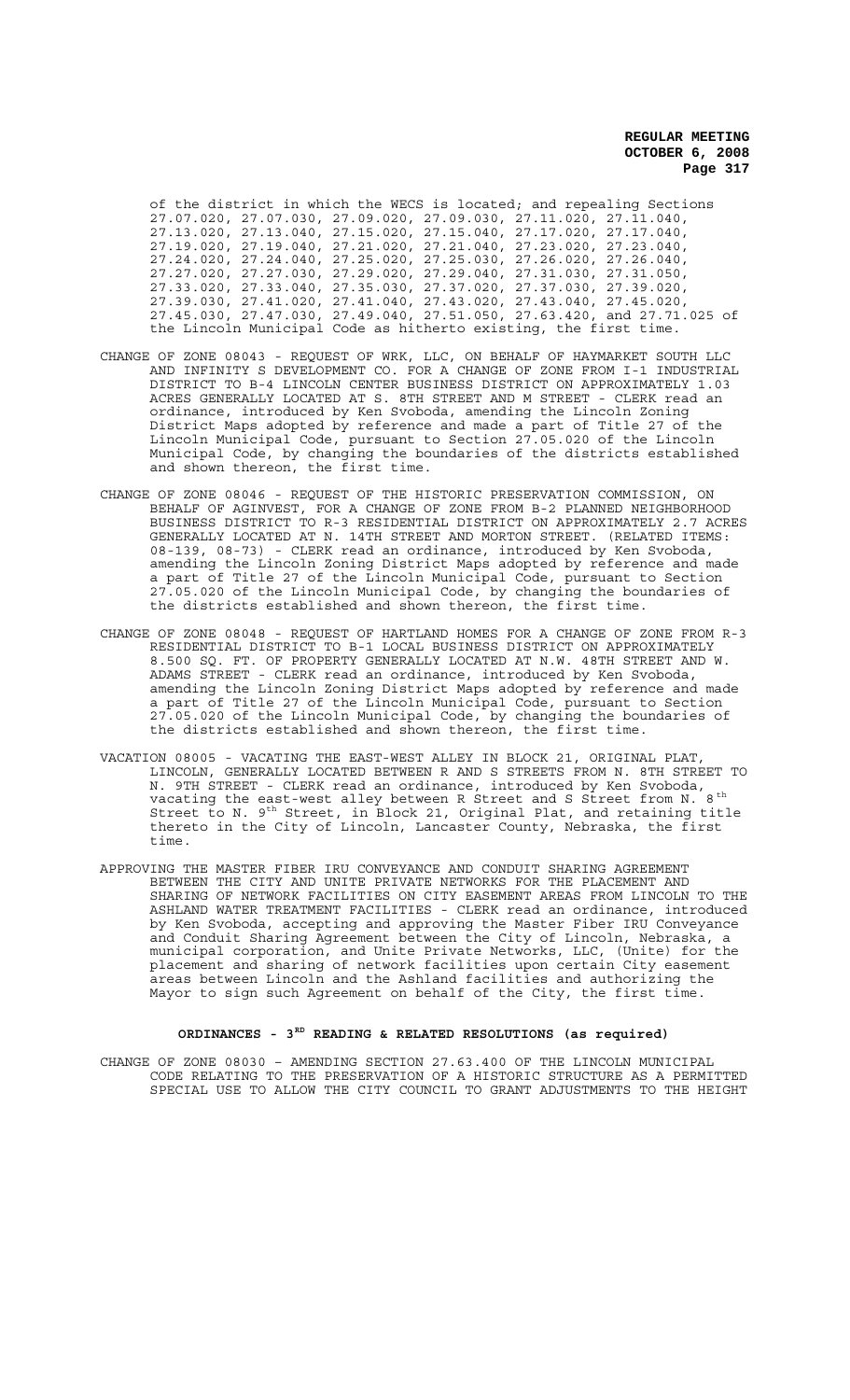LOCATED, AND REPEALING SECTION 27.63.400 AS HITHERTO EXISTING. (RELATED ITEMS: 08-129, 08-130, 08R-231) - PRIOR to reading: COOK Moved MTA #1 to amend Bill No. 08-129 in the following manner: 1. On page 3, line 4, delete the letter "(e)" and insert in lieu thereof the letter  $(f)$ . Seconded by Emery & carried by the following vote: AYES: Camp, Cook, Emery, Eschliman, Marvin, Spatz, Svoboda; NAYS: None. CLERK Read an ordinance, introduced by Dan Marvin, amending Section 27.63.400 of the Lincoln Municipal Code relating to the preservation of a historic structure or site and reuse thereof as a permitted special use to allow the City Council to grant adjustments to the height and area regulations of the district in which a historic structure is located; and repealing Section 27.63.400 of the Lincoln Municipal Code as hitherto existing, the third time. MARVIN Moved to pass the ordinance as amended. Seconded by Svoboda & carried by the following vote: AYES: Camp, Cook, Emery, Eschliman, Marvin, Spatz, Svoboda; NAYS: None. The ordinance, being numbered **#19154**, is recorded in Ordinance Book #26, Page CHANGE OF ZONE 08031 HP – APPLICATION OF CHARLES AND NANCY OGDEN TO DESIGNATE PROPERTY KNOWN AS THE GRISWOLD HOUSE AS A HISTORIC LANDMARK LOCATED AT 1256 FALL CREEK ROAD. (RELATED ITEMS: 08-129, 08-130, 08R-231) - CLERK read an ordinance, introduced by Dan Marvin, amending the City of Lincoln District Map attached to and made a part of Title 27 of the Lincoln Municipal Code by designating certain property as a Landmark, the third time.<br>MARVIN Moved to MARVIN Moved to pass the ordinance as read. Seconded by Svoboda & carried by the following vote: AYES: Camp, Cook, Emery, Eschliman, Marvin, Spatz, Svoboda; NAYS: None. The ordinance, being numbered **#19155**, is recorded in Ordinance Book #26, Page SPECIAL PERMIT 08027 – APPLICATION OF CHARLES AND NANCY OGDEN TO PERMIT THE USE OF A DESIGNATED LANDMARK (HISTORIC STRUCTURE) FOR A SINGLE FAMILY DWELLING TO ALSO INCLUDE CONSTRUCTION OF A CARRIAGE HOUSE (GUEST HOUSE PLUS GARAGE) AS AN ACCESSORY USE AND TO MODIFY THE REAR AND SIDE YARD SETBACKS ON PROPERTY GENERALLY LOCATED AT 1256 FALL CREEK ROAD. (RELATED ITEMS: 08-129, 08-130, 08R-231) (ACTION DATE: 10/6/08) - PRIOR to reading: COOK Moved MTA #1 to amend Bill No. 08R-231 in the following manner: 1. On page 2, line 3, delete the word "unit" and insert in lieu thereof the word <u>space</u>.<br>2. On page 2, line 5, after the year 2008 insert the continued wording: , provided that the carriage house shall not be considered to be a single-family dwelling separate and distinct from the Griswold<br>House, but rather all the occupants of the carriage house and the but rather all the occupants of the carriage house and the Griswold House shall meet the definition of "Family" as set forth in Lincoln Municipal Code 27.03.220. Seconded by Marvin & carried by the following vote: AYES: Camp, Cook, Emery, Eschliman, Marvin, Spatz, Svoboda; NAYS: None. CLERK Read the following amended resolution, introduced by Dan Marvin,

AND AREA REGULATIONS OF THE DISTRICT IN WHICH A HISTORIC STRUCTURE IS

who moved its adoption:<br>A-85064 WHEREAS, Charles A-85064 WHEREAS, Charles and Nancy Ogden have submitted an application designated as Special Permit No. 08027 to permit the use of a designated Landmark (historic structure) for a single family dwelling to also include construction of a carriage house (guest house plus garage) as an accessory use and to modify the rear and side yard setbacks on property located at 1256 Fall Creek Road, and legally described to wit:

Lot 8, Block 10, Piedmont Subdivision, Lincoln, Lancaster County, Nebraska;

WHEREAS, the real property adjacent to the area included within the site plan for this construction of a carriage house and reduction to the rear and side yards will not be adversely affected; and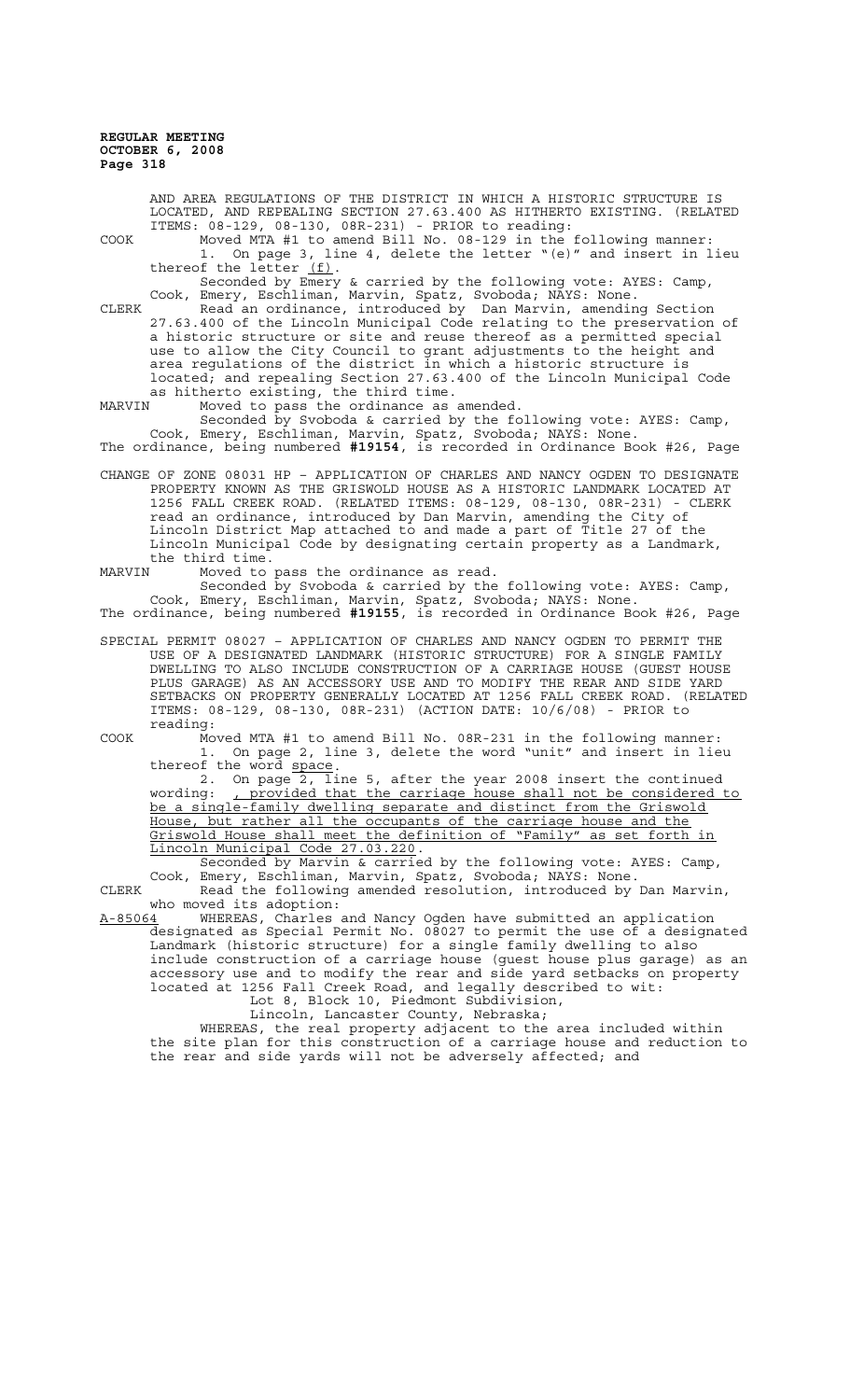WHEREAS, said site plan together with the terms and conditions hereinafter set forth are consistent with the intent and purpose of Title 27 of the Lincoln Municipal Code to promote the public health, safety, and general welfare.

NOW, THEREFORE, BE IT RESOLVED by the City Council of the City of Lincoln, Nebraska:

That the application of Charles and Nancy Ogden, hereinafter referred to as "Permittee", to permit the use of a designated Landmark (historic structure) for a single family dwelling to also include construction of a carriage house (guest house plus garage) as an accessory use and to modify the rear and side yard setbacks, on the property legally described above, be and the same is hereby granted under the provisions of Section 27.63.320 and Chapter 27.65 of the Lincoln Municipal Code upon condition that construction and operation of said carriage house with garage be in substantial compliance with said application, the site plan, and the following additional express terms, conditions, and requirements:

1. This approval permits construction of a carriage house (dwelling unit space plus garage) of the design and location submitted and approved by Historic Preservation Commission on August 21, 2008, provided that the carriage house shall not be considered to be a singlefamily dwelling separate and distinct from the Griswold House, but rather all the occupants of the carriage house and the Griswold House shall meet the definition of "Family" as set forth in Lincoln Municipal Code 27.03.220.

Any substantive modifications to the proposed design (including materials) must be submitted and approved for a Certificate

of Appropriateness by the Historic Preservation Commission.<br>3. The City Council must approve the associated requ The City Council must approve the associated requests Changes of Zone #08031HP and #08030.

4. Before occupying the carriage house all development and construction shall have been completed in compliance with the approved plans.

5. All privately-owned improvements shall be permanently maintained by the Permittee.

6. The physical location of all setbacks and yards, buildings, parking and circulation elements, and similar matters must be in substantial compliance with the location of said items as shown on the approved site plan.

7. The terms, conditions, and requirements of this resolution shall run with the land and shall bind and obligate the Permittee, their successors and assigns.

8. The Permittee shall sign and return the letter of acceptance to the City Clerk within 60 days following the approval of the special permit, provided, however, said 60-day period may be extended up to six months by administrative amendment. The City Clerk shall file a copy of the resolution approving the special permit and the letter of acceptance with the Register of Deeds, filling fees therefor to be paid in advance by the Permittee.

Introduced by Dan Marvin Seconded by Svoboda & carried by the following vote: AYES: Camp, Cook, Emery, Eschliman, Marvin, Spatz, Svoboda; NAYS: None.

CHANGE OF ZONE 08047 – APPLICATION OF CASEY'S RETAIL COMPANY FOR A CHANGE OF ZONE FROM H-3 COMMERCIAL DISTRICT TO I-1 INDUSTRIAL DISTRICT ON PROPERTY GENERALLY LOCATED AT NORTH 56TH STREET AND SUPERIOR STREET - CLERK read an ordinance, introduced by Dan Marvin, amending the Lincoln Zoning District Maps adopted by reference and made a part of Title 27 of the Lincoln Municipal Code, pursuant to Section 27.05.020 of the Lincoln Municipal Code, by changing the boundaries of the districts established and shown thereon, the third time.

MARVIN Moved to pass the ordinance as read.

Seconded by Svoboda & carried by the following vote: AYES: Camp, Cook, Emery, Eschliman, Marvin, Spatz, Svoboda; NAYS: None. The ordinance, being numbered **#19156**, is recorded in Ordinance Book #26, Page